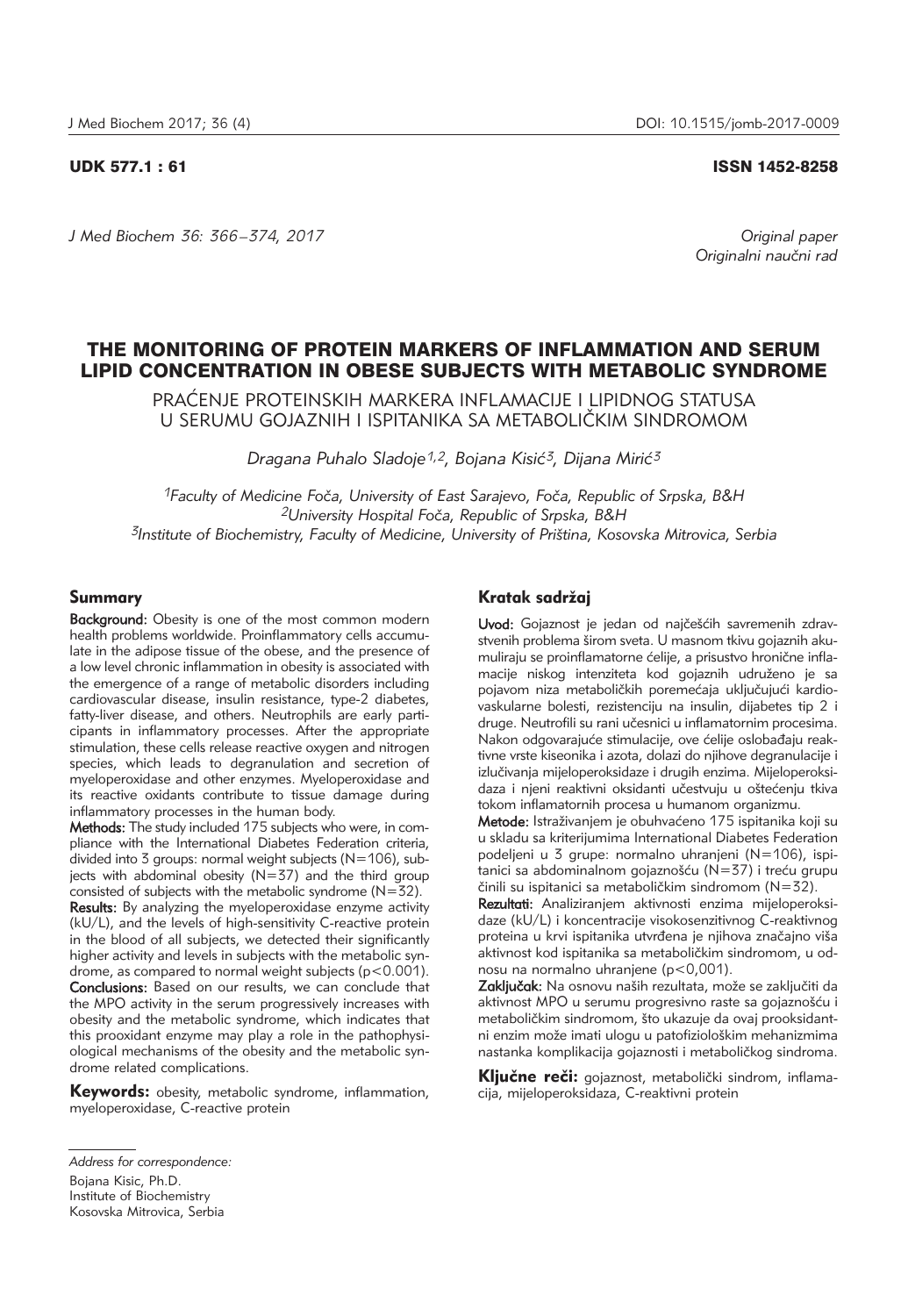## Introduction

Obesity is a complex metabolic disorder, but also one of the most common modern health problems. Over the last thirty years, increased obesity prevalence has been noted worldwide. Obesity is characterized by a low-level chronic inflammation condition, which leads to an accelerated development of atherosclerosis, and is, thus, considered a risk factor for cardiovascular disease. The increase in the number of obese people in the world is followed by the increase of the most common modern human diseases, such as coronary heart disease, hypertension, insulin resistance and diabetes mellitus type 2 (1).

There is a need to explain the molecular link between obesity and chronic metabolic diseases. In this context, low-level chronic inflammation, mediated by the innate and adaptive immune cells, participates in creating this link between obesity and diseases (2). Numerous studies point to the positive asso ciation between persistent chronic low-level inflammation and obesity indices (3). In the obese, the adipose tissue is the primary site of inflammation as the proinflammatory cells (macrophages) of the visceral adipose tissue secrete different cytokines and have an important role in inflammation (4). The presence of a large number of macrophages in the adipose tissue of obese is probably caused by the reaction of adipose tissue to stress signals released by adipocytes (5), but the molecular events that initiate the recruitment and activation of immune system cells in adipose tissue of the obese are not yet fully known. Multiple inflammatory stimuli such as the increase in circulating cytokines, the reduction of protective factors (e.g. adiponectin) and the communication between inflammatory and metabolic cells, contribute to the onset of metabolic disorders in the body of the obese people. Myeloperoxidase that is present in neutrophils may also be involved in the initiation of an inflammatory response in the adipose tissue of the obese.

Myeloperoxidase (MPO; E.C. 1.11.1.2.) is one of the most prevalent proteins in human neutrophilic leukocytes but is less present in monocytes and tissue macrophages (6). The function of this enzyme is to catalyze a two-electron oxidation of chlorine ions in the presence of hydrogen peroxide. Myeloperoxidase together with  $H_2O_2$  forms an enzyme-substrate complex that is able to oxidize halides (e.g. chloride, iodide), thus producing reactive products. The most important product in this reaction is hypochlorous acid (HOCl) due to the high concentration of chlorine ions (Cl−) in biological systems (7).

Under *in vivo* conditions, the sources of hydrogen peroxide that serves as an MPO substrate are numerous, for example, leukocyte NADPH oxidase, xanthine oxidase, nitric oxide synthase and others (8). The production of reactive (chlorinating) species, such as HOCI, is important during the antimicrobial activity of MPO in the innate immune response. During the activation of leukocytes, MPO increases the oxidative potential of the respiratory burst by using hydrogen peroxide as a cosubstrate to form more reactive oxidant species (9). This can lead to the formation of numerous potent oxidant compounds capable of promoting oxidative modification of biomolecules. The generation of oxidized bioactive lipids is an important mechanism that connects MPO with inflammatory processes, while a heightened activity of MPO may be significant in inflammatory tissue injury (10). Many studies have shown that MPO and its reactive oxidants participate in the pathogenesis of many acute and chronic inflammatory conditions, particularly cardiovascular disease (6, 11).

Adipose tissue functions as an endocrine organ as well, due to the ability of adipocytes to produce numerous biologically active substances, adipocytokines. The increase in the number of adipocytes in the body of obese people leads to greater production of adipokines and contributes to the development of the metabolic syndrome (12). The presence of a number of related metabolic disorders in the human body, such as dysregulation of lipid metabolism, hyper alveemia, insulin insensitivity, increased blood pressure and abdominal obesity, is a characteristic of the metabolic syndrome. The mentioned metabolic disorders present significant risk factors for the occurrence of many complications.

The constant increase in the number of obese people imposes the need for finding reliable biomarkers in routine diagnosis and the assessment of the severity of metabolic disorders, as well as the possibility to predict the risks of any related complications.

The aim of the study was to monitor the concentrations of apolipoprotein A and B, their interrelation (apoB/apoA1 ratio) and myeloperoxidase enzyme activity, as early inflammatory markers in the serum of obese and the subjects with the metabolic syndrome.

## Material and Methods

#### *Samples*

The study included 175 subjects from the student population who, after getting familiar with the goals of the study, voluntarily agreed to be involved in it. The study protocol was approved by the Ethics Committee of the Medical Faculty in accordance with the Helsinki Declaration. The criteria for the selection of patients were: that they were older than 18 years of age, did not have a diagnosed cardiovascular disease, as well as liver, kidney, central nervous system, endocrine and/or metabolic disorders; that they were not under a medical drug therapy that could affect the level of lipids and glycemic regulation and that their levels of the measured high-sensitivity C-reactive protein (hsCRP) were not higher than 10 mg/L.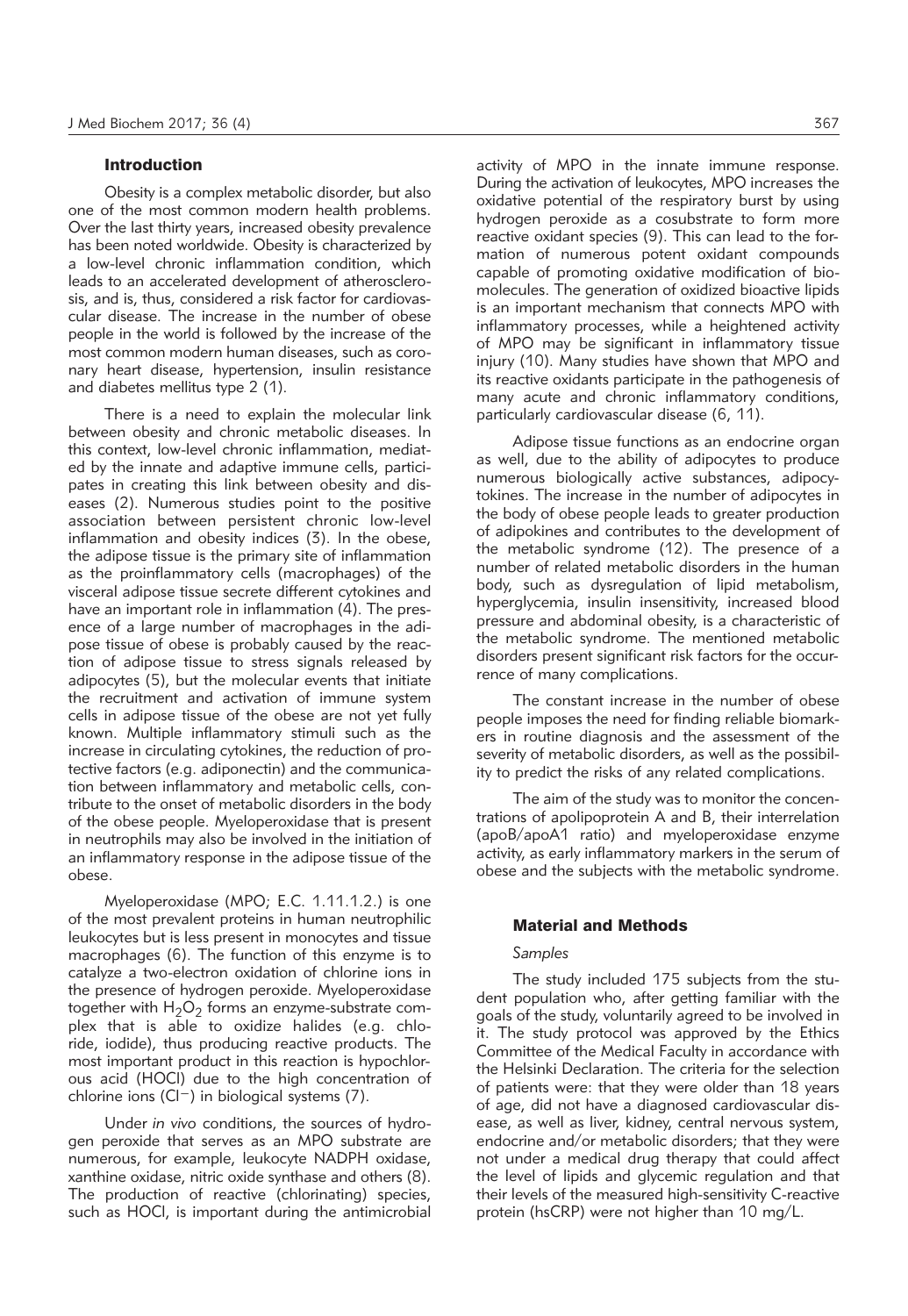The anthropometric indicators were measured for all of the subjects: body weight (kg), body height (cm), waist and hip circumferences (cm), and systolic and diastolic blood pressure (mmHg). Body Mass Index (BMI) was determined based on these results, as well as the ratio between waist (cm) and hips (cm) circumference (WC/HC). Body mass index was calculated as weight in kilograms (kg) divided by height in meters squared  $(m<sup>2</sup>)$ .

Venous blood was obtained from each of the subjects in the study via peripheral venipuncture on an empty stomach (after at least 12–14 hours of night fasting) for laboratory tests to determine: erythrocytes count, leukocytes count, platelet count, erythrocyte sedimentation rate (SE), and the levels of fibrinogen (g/L) and high-sensitivity C-reactive protein (hsCRP) (mg/L), glycosylated hemoglobin (HbA1c, %), total cholesterol (mmol/L), triacylglycerol (mmol/L), HDL (mmol/L), LDL (mmol/L), VLDL-cholesterol (mmol/L), apolipoprotein A1 (ApoA1) and apolipoprotein B (ApoB), ApoB/ApoA1 ratio, the levels of glucose (mmol/L), urea (mmol/L), creatinine ( $\mu$ mol/L), and uric acid ( $\mu$ mol/L), and the myeloperoxidase enzyme (MPO) activity (kU/L).

*Methods*. The methods used for laboratory tests were as follows: erythrocyte sedimentation rate (SE) was determined according to the Westergren method, leukocytes count, platelet count as well as hemoglobin and hematocrit levels were determined using an automated blood cell counter (Sysmex K 21). By means of automatic spectrophotometric methods, the biochemical analyzer Architect 4000c (Abbott, USA), and commercial test reagents, we determined the levels of total cholesterol, triacylglycerol, lipoprotein cholesterol (HDL, VLDL), glucose, urea, creatinine and uric acid. The LDL-cholesterol levels were determined using Friedewald's formula (13). Levels of hsCRP were measured by a high-sensitivity automated immunoturbidimetric method with a measuring range from 0.1 to 160 mg/L on an Architect c4000 analyzer (Abbott, USA) using fully prepared test reagents made by the same company. To quantitatively determine the glycosylated hemoglobin A1c levels (HbA1c) in blood, we used an Architect System analyzer (Abbott, USA) for a chemiluminescent immunoassay test with fully prepared test reagents. Apoprotein B and A1 (Apo B and apoA1) levels were determined by an immunoturbidimetric test, based on the degree of turbidity due to the formation of insoluble immune complexes, after adding ApoB/ApoA1 antibodies to the sample. Atherogenic index was calculated as the ratio between the individual lipid fractions: total cholesterol – HDL/HDL. The reference value for this index is 2.3. We calculated the apoB/apoA1 ratio, whose value greater than 0.60 indicates an increased atherogenic risk.

Chlorinating myeloperoxidase activity was spectrophotometrically determined in a system consisting of hydrogen peroxide, taurine, and TNB (2-nitro-5 thiobenzoyl acid) at 25  $^{\circ}$ C and pH 7.4 (14).

Hypochlorous acid is generated as a result of MPO activity, which then reacts with taurine to form taurine chloramine that oxidizes TNB into DTNB (5,5'-dithiobis-[2-nitrobenzoic acid]), detected by measuring the absorbance at 412 nm. One unit of MPO activity is defined as the amount of enzyme that catalyzes the production of HOCl to the extent that is sufficient to lead to the formation of 1.0 nmol of taurine chloramine at 25 °C and pH 7.4 per 30 min in the presence of 100 nmol of chloride and 100 mmol  $H_2O_2$ . Chlorinating MPO activity was expressed as kU/L.

## *Statistics*

With the data obtained in the study and using the IBM SPSS 20 Statistics program, we created a data file which helped with analyzing the gathered data. The descriptive methods we used in statistical analysis were frequencies, percentages, mean values and the variability range while the analytical methods used were chi-square test, Kruskal-Wallis test, Mann-Whitney U test, linear correlation, One-factor Analysis of Variance and Sidak's multiple comparisons test in cases when the analysis of variance showed statistically significant differences between groups.

### **Results**

In accordance with the criteria of the International Diabetes Federation (IDF) (15) and based on the measured anthropometric parameters and biochemical indicators, the subjects were divided into 3 groups. The first group consisted of normal weight respondents with a BMI 18.5–24.9 kg/m2, waist circumference <94 cm in men, and <80 cm in women. For this group of subjects, the measured level of triacylglycerol was up to 1.70 mmol/L, HDL cholesterol above 1.03 mmol/L in men, and above 1.29 mmol/L in women, blood glucose was below 5.6 mmol/L, systolic blood pressure was lower than 130 mmHg and diastolic lower than 85 mmHg. The second group consisted of subjects with abdominal obesity whose measured waist circumference was over 94 cm in men, and over 80 cm in women. The blood analysis of this group of subjects showed levels of triacylglycerol up to 1.70 mmol/L, HDL cholesterol over 1.03 mmol/L in men, and over 1.29 mmol/L in women, blood glucose below 5.6 mmol/L, systolic blood pressure lower than 130 mmHg and diastolic pressure lower than 85 mmHg. The third group consisted of subjects with the metabolic syndrome in which the measured waist circumference was higher than 94 cm in men, or higher than 80 cm in women. More specifically, the respondents in this group had abdominal obesity and two or more parameters including triglycerides levels above 1.70 mmol/L, HDL cholesterol levels lower than 1.03 mmol/L in men, and lower than 1.29 mmol/L in women, glucose levels above 5.6 mmol/L, systolic blood pressure higher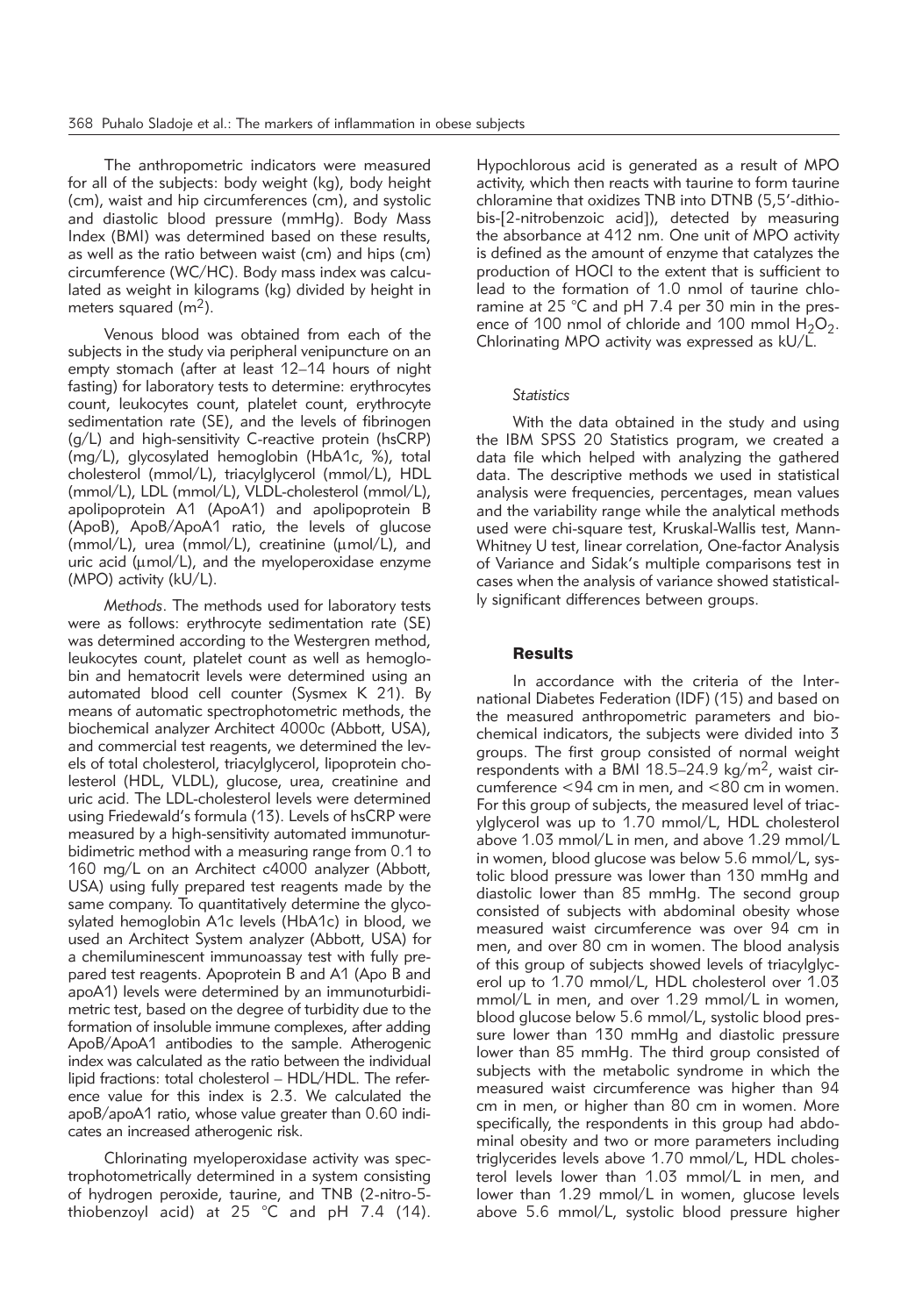|                         | Normal          |                    |                               | $p^*$   |         |         |  |
|-------------------------|-----------------|--------------------|-------------------------------|---------|---------|---------|--|
|                         | weight<br>(NW)  | Overweight<br>(OW) | Metabolic<br>syndrome<br>(MS) | NW-OW   | NW-MS   | MS-OW   |  |
| Number of subjects      | 106             | 37                 | 32                            |         |         |         |  |
| Gender, n (%)           |                 |                    |                               |         |         |         |  |
| male                    | 32 (30.2%)      | 4 (10.8%)          | 17 (53.1%)                    | < 0.001 | < 0.001 | 0.001   |  |
| female                  | 74 (69.8%)      | 33 (89.2%)         | 15 (46.9%)                    | < 0.001 | < 0.001 | 0.001   |  |
| BMI ( $\text{kg/m}^2$ ) | $21.2 \pm 2.2$  | $25.2 \pm 5.5$     | $26.6 \pm 3.5$                | < 0.001 | < 0.001 | 0.293   |  |
| WC (male) (cm)          | $79.9 \pm 5.8$  | $101.7 \pm 4.9$    | < 0.001<br>$96.9 \pm 7.2$     |         | < 0.001 | 0.372   |  |
| WC (female) (cm)        | $68.8 \pm 5.2$  | $87.5 \pm 8.7$     | $89.7 \pm 6.6$                | < 0.001 | < 0.001 | 0.621   |  |
| HC (male) (cm)          | $101.3 \pm 5.0$ | $114.4 \pm 3.8$    | $109.9 \pm 6.7$               | < 0.001 | < 0.001 | 0.468   |  |
| HC (female) (cm)        | $95.6 \pm 5.5$  | $105.5 \pm 11.3$   | $103.5 \pm 5.6$               | 0.000   | 0.016   | 0.919   |  |
| WC/HC (male)            | $0.8 \pm 0.07$  | $0.9 \pm 0.03$     | $0.9 \pm 0.04$                | 0.024   | < 0.001 | 0.993   |  |
| WC/HC (female)          | $0.7 \pm 0.05$  | $0.8 \pm 0.04$     | $0.9 \pm 0.05$                | < 0.001 | < 0.001 | 0.042   |  |
| SBP (mmHg)              | $112.6 \pm 8.6$ | $109.9 \pm 10.5$   | $120.3 \pm 11.8$              | 0.364   | < 0.001 | < 0.001 |  |
| DBP (mmHg)              | $74.5 \pm 6.7$  | $72.8 \pm 7.5$     | $80.6 \pm 9.1$                | 0.567   | < 0.001 | < 0.001 |  |

Table I Descriptive characteristics of subjects.

Data are presented as mean ± SD, or n (%). Body mass index (BMI), waist circumference (cm) (WC), hip circumference (cm) (HC), waist to hip ratio (WC/HC), systolic blood pressure (SBP), diastolic blood pressure (DBP). p value (p\*) refers to the statistical significance of the differences between: normal weight and obese subjects (NW-OW) and normal weight subjects with metabolic syndrome (NW-MS), and obese subjects with metabolic syndrome (MS-OW).

than 130 mmHg and/or diastolic blood pressure higher than 85 mmHg.

Of the 175 subjects involved in the study, 30%  $(N=53)$  were men, while 70% (N=122) were women. Women were predominant in the group of subjects with normal weight, and the one with abdominal obesity, while there was a higher number of men in the group with the metabolic syndrome, which was confirmed by a chi-square test (chi-square=14.533; p=0.001) (Table I). The study found that the measurements for body weight, body mass index (BMI), waist circumference and hip circumference were significantly lower in the group with normal weight subjects compared to obese and the subjects with the metabolic syndrome (p<0.001), whereas among obese and subjects with the metabolic syndrome no significant differences were established for the above mentioned parameters (*Table I*). By analyzing the ratio between the waist and hips circumferences (WC/HC), we established a significant difference between obese and subjects with the metabolic syndrome compared to normal weight subjects (p<0.001) (*Table I*). The measured values of systolic and diastolic blood pressure were significantly higher in subjects with the metabolic syndrome compared to normal weight and obese subjects (p<0.001) (*Table I*).

We measured significantly higher levels of total cholesterol, LDL-cholesterol, VLDL-cholesterol (mmol/L) and triacylglycerol (mmol/L) in the serum of subjects with the metabolic syndrome compared to normal weight and obese subjects. Also, the atherogenic index values were the highest in the group of subjects with the metabolic syndrome (p<0.001) (*Table II*). Through the analysis of the measured levels of HDLcholesterol in serum, we determined significantly lower levels in patients with the metabolic syndrome compared to normal weight and obese subjects ( $p < 0.001$ ), whereas we could not establish a significant difference between normal weight and obese subjects (*Table II*). The levels of glycosylated hemoglobin (HbA1c) were significantly lower in the blood of normal weight subjects compared to obese and the subjects with the metabolic syndrome ( $p < 0.001$ ), whereas there were no significant differences found between obese and the subjects with the metabolic syndrome (*Table II*). By analyzing the measured levels of blood glucose (mmol/L), urea (mmol/L), creatinine (mmol/L) in the serum of subjects, as well as the erythrocyte count  $(x10^{12}/L)$ , leukocyte count  $(x10^{9}/L)$ , platelet count  $(x10<sup>9</sup>/L)$  and hematocrit levels, we found no significant differences between the two groups (*Table II*).

We determined no significant differences between the measured values of erythrocyte sedi-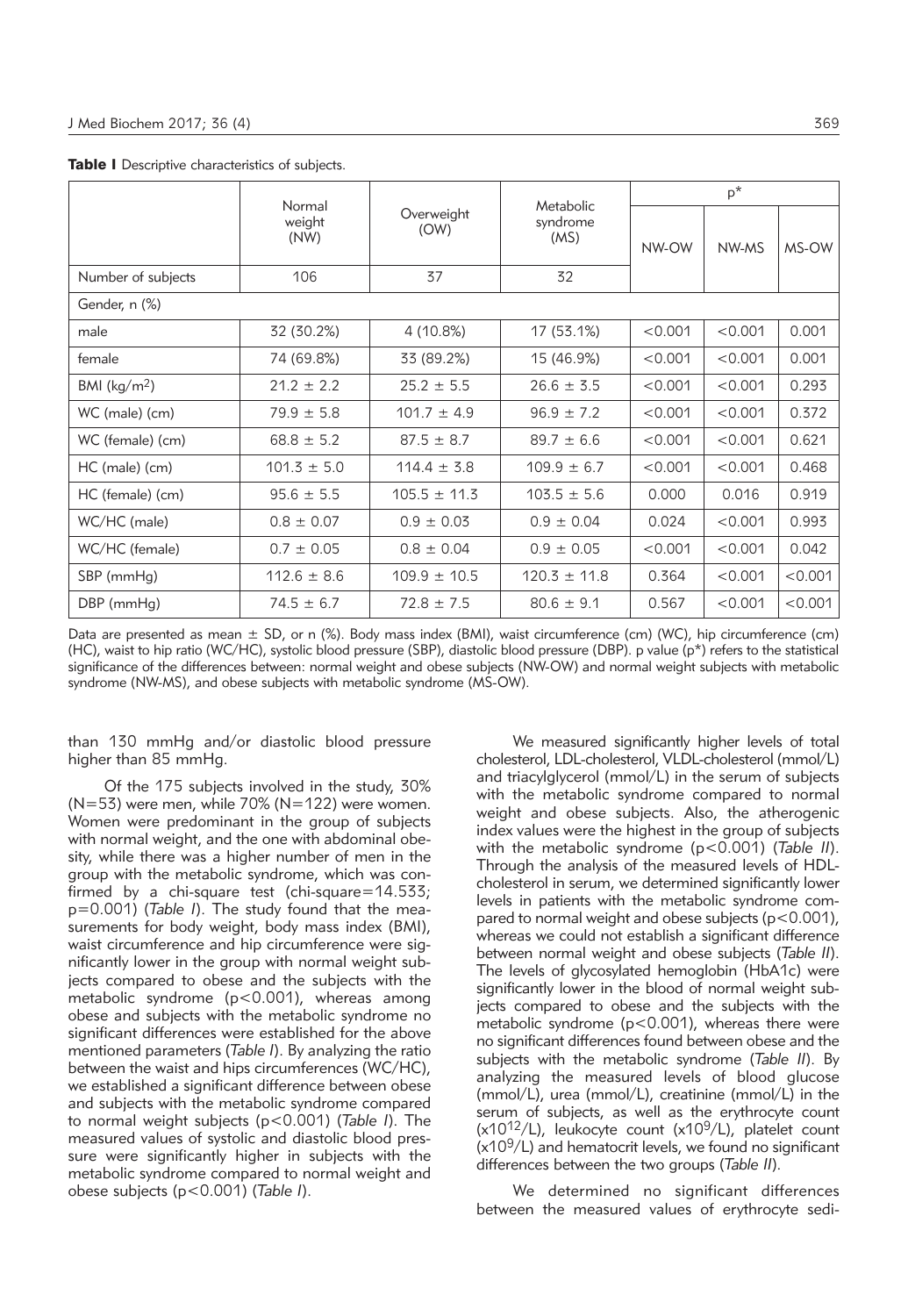|                                      | Normal weight    | Overweight       | Metabolic        | $p^*$   |         |         |  |
|--------------------------------------|------------------|------------------|------------------|---------|---------|---------|--|
|                                      | (NW)             | (OW)             | syndrome<br>(MS) | NW-OW   | NW-MS   | MS-OW   |  |
| Fasting glucose (mmol/L)             | $4.3 \pm 0.5$    | $4.3 \pm 0.4$    | $4.4 \pm 0.6$    | 0.365   | 0.256   | 0.289   |  |
| $HbA1c$ $(\%)$                       | $5.3 \pm 0.2$    | $5.6 \pm 0.2$    | $5.6 \pm 0.3$    | < 0.001 | < 0.001 | 0.710   |  |
| Total cholesterol (mmol/L)           | $4.5 + 0.6$      | $4.7 \pm 0.8$    | $5.1 \pm 1.1$    | 0.289   | < 0.001 | 0.115   |  |
| Triglyceride (mmol/L)                | $0.9 + 0.3$      | 1 ± 0.3          | $2 + 1.2$        | 0.991   | < 0.001 | < 0.001 |  |
| HDL (mmol/L)                         | $1.5 \pm 0.2$    | $1.5 + 0.3$      | $1.1 \pm 0.2$    | 0.499   | < 0.001 | < 0.001 |  |
| LDL (mmol/L)                         | $2.8 \pm 0.5$    | $3.1 \pm 0.8$    | $3.6 \pm 0.9$    | 0.098   | < 0.001 | 0.005   |  |
| VLDL (mmol/L)                        | $0.2 \pm 0.07$   | $0.2 \pm 0.07$   | $0.4 \pm 0.2$    | 0.989   | < 0.001 | < 0.001 |  |
| Atherogenic index                    | $1.9 \pm 0.3$    | $2.3 \pm 0.7$    | $3.8 + 1.1$      | 0.001   | < 0.001 | < 0.001 |  |
| ApoA1 $(g/L)$                        | $1.8 + 0.1$      | $1.3 \pm 0.09$   | $1.1 \pm 0.09$   | < 0.001 | < 0.001 | < 0.001 |  |
| ApoB $(g/L)$                         | $0.7 + 0.1$      | $1.5 + 0.1$      | $1.8 + 0.08$     | < 0.001 | < 0.001 | < 0.001 |  |
| The ApoB/ApoA1 ratio                 | $0.4 \pm 0.07$   | $1.2 \pm 0.1$    | $1.6 \pm 0.2$    | < 0.001 | < 0.001 | < 0.001 |  |
| Erythrocytes (x 10 <sup>12</sup> /L) | $4.9 \pm 0.4$    | $4.7 \pm 0.4$    | $4.9 \pm 0.4$    | 0.200   | 0.548   | 0.047   |  |
| Hemoglobin (g/L)                     | $137.9 \pm 15.5$ | $133.3 \pm 10.5$ | $143.4 \pm 13.1$ | 0.441   | 0.075   | 0.011   |  |
| Leukocytes (x $10^9$ /L)             | $5.8 \pm 1.4$    | $6.6 \pm 1.7$    | $6.6 \pm 2.2$    | 0.254   | 0.059   | 0.012   |  |
| Hematocrit (%)                       | $0.4 \pm 0.03$   | $0.4 \pm 0.03$   | $0.4 \pm 0.03$   | 0.019   | 0.019   | 0.018   |  |
| Platelets (x 10 <sup>9</sup> /L)     | $238.9 + 53.2$   | $243.5 \pm 56.6$ | $249.4 \pm 51.1$ | 0.032   | 0.035   | 0.028   |  |
| Urea (mmol/L)                        | $4.2 \pm 1.1$    | $3.9 + 1.0$      | $4.0 + 0.8$      | 0.156   | 0.186   | 0.187   |  |
| Creatinine (mmol/L)                  | 78.9±11.9        | $75.6 \pm 8.5$   | $79.7 \pm 12.0$  | 0.034   | 0.039   | 0.046   |  |

Table II Biochemical characteristics of subjects.

Data are presented as mean±SD. p value (p\*) refers to the statistical significance of the differences between: normal weight and obese subjects (NW-OW) and normal weight subjects with metabolic syndrome (NW-MS), and obese subjects with metabolic syndrome (MS-OW). The apolipoprotein B/apolipoprotein A1 ratio (the ApoB/apoA-I ratio), low-density lipoprotein cholesterol (LDL-c), high-density lipoprotein cholesterol (HDL-c).

| Table III The indicators of inflammation in the blood of subjects. |
|--------------------------------------------------------------------|
|--------------------------------------------------------------------|

|                         |                       |                    | Metabolic        | $p^*$   |         |         |  |
|-------------------------|-----------------------|--------------------|------------------|---------|---------|---------|--|
|                         | Normal weight<br>(NW) | Overweight<br>(OW) | syndrome<br>(MS) | NW-OW   | NW-MS   | MS-OW   |  |
| Myeloperoxidase (kU/L)  | $9.5 \pm 1.4$         | $18.2 \pm 2.4$     | $26.5 \pm 2.8$   | < 0.001 | < 0.001 | < 0.001 |  |
| Fibrinogen $(q/L)$      | $3.2 \pm 0.5$         | $3.9 + 1.1$        | $3.6 \pm 0.7$    | 0.001   | 0.117   | 0.518   |  |
| Uric acid (mmol/L)      | $238.4 \pm 72.7$      | $239.4 \pm 83.3$   | $387.6 \pm 79.4$ | 0.512   | < 0.001 | 0.000   |  |
| SE (mm/h) (median)      | $8(1 - 36)$           | $13(2 - 48)$       | $9(1 - 42)$      | 0.007   | 0.338   | 0.559   |  |
| $hsCRP$ (mg/L) (median) | $0.2(0.1-0.8)$        | $1.0(0.1 - 4.3)$   | $1.2(0.2 - 3.4)$ | < 0.001 | < 0.001 | 0.486   |  |

Data are presented as mean±SD. p value (p\*) refers to the statistical significance of the differences between: normal weight and obese subjects (NW-OW) and normal weight subjects with metabolic syndrome (NW-MS), and obese subjects with metabolic syndrome (MS-OW). The erythrocyte sedimentation rate (SE).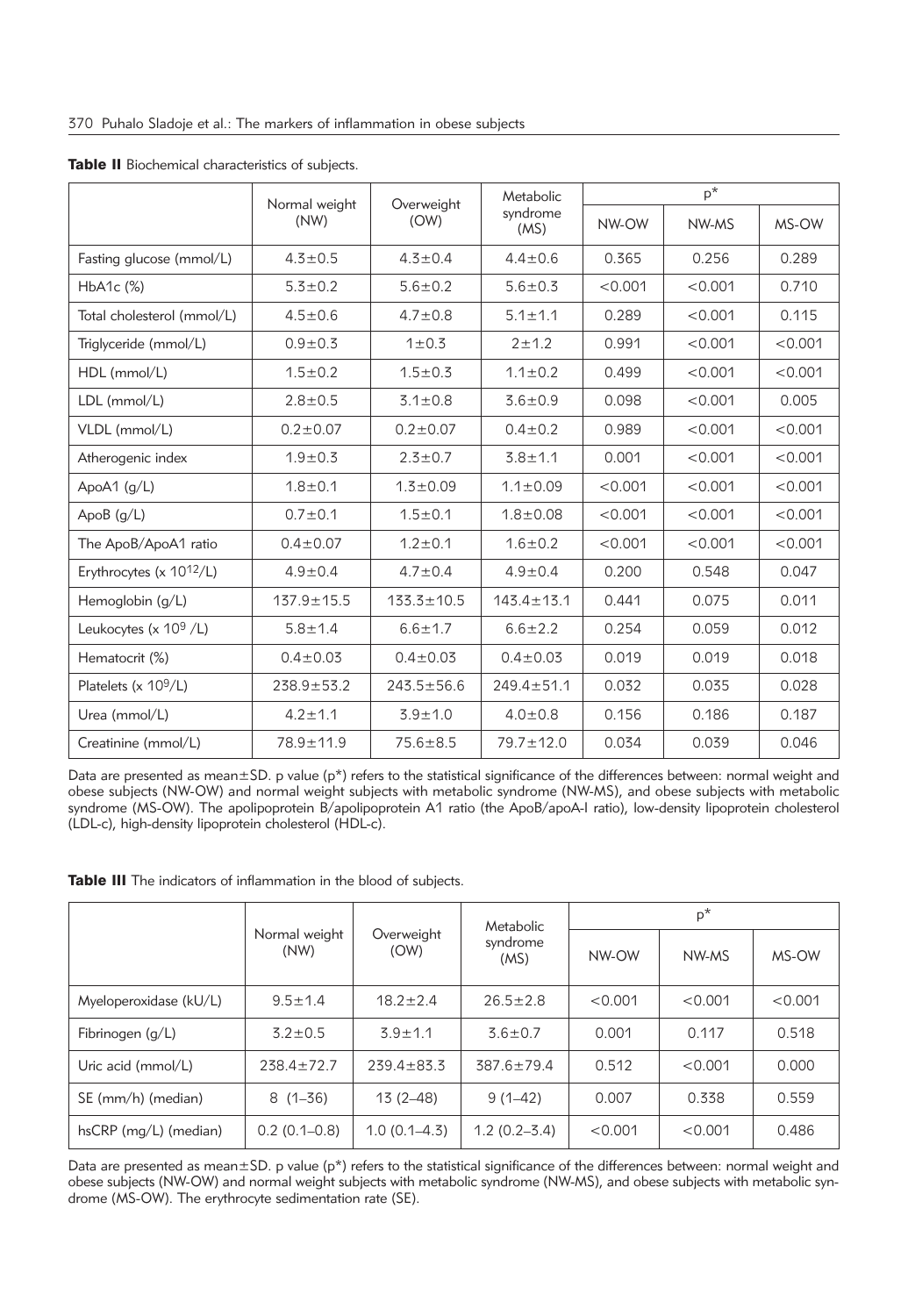mentation rate (mm/h), uric acid (mmol/L) and fibrinogen (g/L) within the tested groups (*Table II*I). By analyzing the myeloperoxidase enzyme activity (kU/L) and high-sensitivity C-reactive protein (hsCRP) levels in the blood of the subjects, we determined differences between the three groups of subjects, namely significantly higher MPO activity and hsCRP values measured in subjects with the metabolic syndrome as compared to normal weight subjects (p<0.001) (*Table III*).

## **Discussion**

Obesity is associated with a low-level chronic inflammation condition, caused by progressive infiltration of macrophages in adipose tissue. The increasing volume of adipose tissue and the accumulation of macrophages in it increase the production of proinflammatory cytokines and acute-phase molecules that contribute to pathological changes in obesity. Cytokines produced by macrophages and adipokines produced by the adipose cells cause inflammation (16). The increased levels of high-sensitivity C-reactive protein (hsCRP), fibrinogen, amyloid-A, monocyte-chemoattractant protein-1 (MCP-1), plasminogen inhibitors (PAI-1), cytokines (TNF- $\alpha$ , IL-6, etc.) and other biological markers of inflammation in the blood of obese subjects confirmed the presence of chronic inflammation (17). The action of these inflammatory molecules may represent the molecular link between adipose tissue and the metabolic and cardiovascular complications in obese.

During our study, we measured significantly higher values of systolic and diastolic blood pressure (p<0.001) in subjects with the metabolic syndrome (p<0.001) compared to obese and normal weight subjects (*Table I*). It is possible that the inflammatory condition that occurs in obesity may contribute to an increase in blood pressure. High blood pressure may increase cardiovascular risk by causing chronic endothelial damage leading to structural and functional vascular changes, especially in the microvascular (capillary) network.

During our tests, we measured higher levels of hsCRP in the blood of obese and the subjects with the metabolic syndrome compared to those with optimal body weight (p<0.001) (*Table III*). C-reactive protein is an acute phase protein produced by hepatocytes

stimulated by cytokines (IL-1, IL-6). Interleukin-6 (IL-6) is expressed in adipose tissue in inflammatory conditions and it regulates CRP expression in hepatocytes at the transcriptional level.

Several studies have pointed to obesity as the main predictor of increased hsCRP blood levels. Also, the results of the Ebrahimi M. et al. (18) study showed that increased hsCRP levels represent a predictive factor for the development of the metabolic syndrome, while the Maffeis et al. (19) study confirmed that high hsCRP levels in the blood of young people point to greater future risks of coronary artery disease.

A disorder of blood lipid levels is usually present in the blood of obese people, and it is manifested as greater levels of triglycerides and LDL cholesterol, as well as reduced levels of HDL-cholesterol (20). During our study, dyslipidemia was also observed in the form of elevated levels of triacylglycerol, LDL, VLDL and total cholesterol in the blood of obese and subjects with the metabolic syndrome (p<0.001) (*Table II*). Also, the obese and the subjects with the metabolic syndrome had higher levels of atherogenic index and lower levels of HDL-cholesterol in blood (p<0.001) (*Table II*). We detected significantly lower levels of apoA1 (g/L) ( $p$ <0.001), while the apoB levels (g/L), and apoB/apoA1 ratio were significantly higher (p<0.001) in obese and subjects with the metabolic syndrome (p<0.001) (*Table II*). It is likely that HDL modification and/or the suppression of its synthesis in the liver is mediated by MPO generated oxidants, which results in reduced levels of HDL particles in blood. The reduced level of HDL-cholesterol in blood is seen as a risk factor for the development of pathological changes in the cardiovascular system due to its important role in the metabolism of cholesterol, and its antiinflammatory and atheroprotective effects (21). The elevated levels of LDL-cholesterol and apo B, the increased apoB/apoA1 ratio and/or reduced levels of HDL-cholesterol and apoA1 indicate a higher risk of a cardiovascular disease. Numerous studies have shown that the apoB/apoA1 ratio is a stronger risk predictor for development of a cardiovascular disease compared to levels of other lipids and lipoproteins. As a component of atherogenic lipoproteins, apolipoprotein B directly reflects elevated levels of atherogenic lipoproteins in plasma. Apolipoprotein A is the main protein component of high-density lipoprotein, and reflects the level of antiatherogenic lipoproteins in plasma, while the

Table IV Correlation between ApoB/ApoA1 ratio and different variables.

| ApoB/ApoA1<br>Ratio | $TC$ mmol/ $L$ |            | HDL mmol/L   LDL mmol/L   TG mmol/L |           | hs-CRP<br>mmol/L | MPO kU/L  | Atherogenic<br>index |
|---------------------|----------------|------------|-------------------------------------|-----------|------------------|-----------|----------------------|
|                     | $0.261**$      | $-0.478**$ | $0.365**$                           | $0.465**$ | $0.612**$        | $0.921**$ | $0.600**$            |
| D                   | 0.001          | 0.001      | 0.001                               | 0.001     | 0.001            | 0.001     | 0.001                |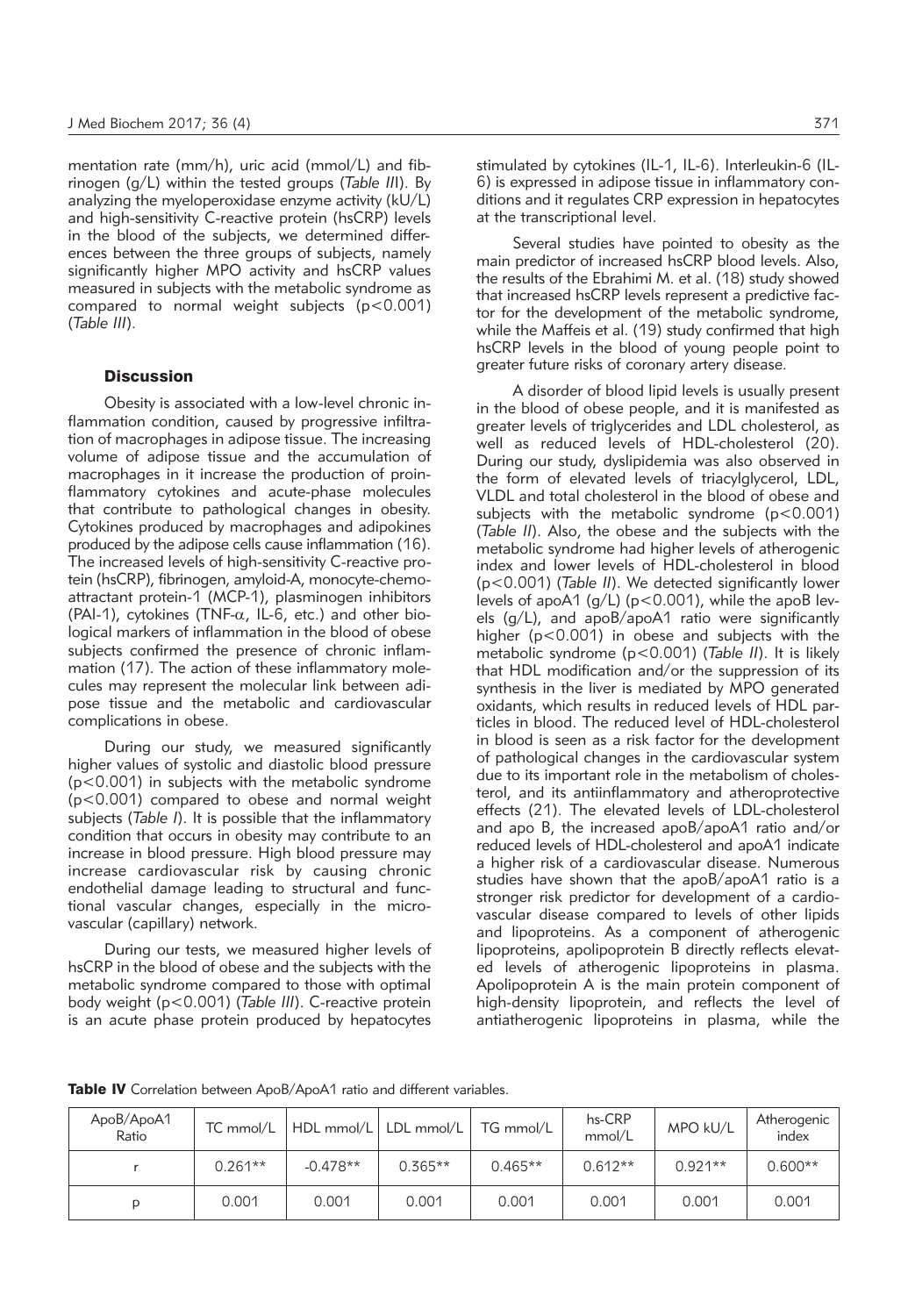| $MPO$ kU/L | BW (kg) $ $ |           |            | BMI kg/m <sup>2</sup>   WC cm   SBP mm/Hg   HT mmol/L |           | <b>LDL</b><br>mmol/L | Atherogenic<br>index | hsCRP<br>mmol/L | $UA \mu mol/L$ |
|------------|-------------|-----------|------------|-------------------------------------------------------|-----------|----------------------|----------------------|-----------------|----------------|
|            | $0.496**$   | $0.556**$ | $10.719**$ | $0.212**$                                             | $0.283**$ | $0.397**$            | $0.636**$            | $0.563**$       | $0.312**$      |
| D          | 0.001       | 0.001     | 0.001      | 0.005                                                 | 0.001     | 0.001                | 0.001                | 0.001           | 0.001          |

Table V Correlation between myeloperoxidase and different variables.

Body weight (BW), uric acid (UA).

ApoB/ApoA1 ratio reflects the balance of potentially atherogenic and antiatherogenic lipoprotein particles. It is believed that apoB levels and the apoB/apoA1 ratio may be useful predictors of cardiovascular events and that elevated levels of plasma apoB and/or apoB/apoA1 ratio may be the reason for the increased hsCRP levels and the onset of inflammation in the vasculature (22). Data obtained in the Lu M. et al. (23) study show that the subjects with higher BMI, waist/hips circumference ratio, SBP and DBP mean values and triglycerides and total cholesterol levels in the blood, have a higher risk of cardiovascular events (24, 25).

The study in our patients revealed a significant negative correlation between the apoB/apoA1 ratio and HDL (r=-0.478, p<0.001) and a positive correlation between apoB/apoA1 ratio and the levels of LDL  $(r=0.365, p<0.001)$ , total cholesterol  $(r=0.261, p<0.001)$  $p$ <0.001) and triglycerides (r=0.465,  $p$ <0.001) (*Table IV*). Also, a significant positive correlation was established between the apoB/apoA1 ratio and hsCRP levels (r=0.612, p<0.001), MPO activity (r=0.921, p<0.001) and the atherogenic index (r=0.600, p <0.001) (*Table IV*), which indicates that apoB/apoA1 ratio is related not only to the lipids level, but also to chronic inflammation caused by obesity.

The results of our study show an increase in myeloperoxidase activity in the serum of obese and the subjects with the metabolic syndrome  $(p<0.001)$ (*Table III*). These results are consistent with the results of Zur B. et al. (26) that showed a significantly higher myeloperoxidase activity in obese compared with the subjects with optimal body weight (p<0.001), as with the results of the Andrade VL et al. (27) study, the research that involved female subjects and where a significant increase in myeloperoxidase activity was measured in obese compared to normal weight women (p<0.05). Olza J. et al. (26) study that examined overweight and normal weight children showed that myeloperoxidase may be an early marker associated with the risk of developing cardiovascular disease in obese children in the period before puberty. The increased MPO activity in obese subjects indicates that the activation of neutrophils likely leads to inflammatory conditions (low-level inflammation) associated with obesity.

The role of MPO and its reactive oxidant species in the promotion of pathological events involved in the development of atherosclerotic changes and coronary artery disease was confirmed by several research studies (29–31). By analyzing the interdependent relationship that exists between MPO activity and lipid profile in the blood of the subjects, the total cholesterol levels (r=0.283, p<0.001), LDL  $(r=0.397, p<0.001)$  and the atherogenic index (r=0.636, p<0.001) (*Table V*), we determined a significant positive correlation. This suggests a possible role of the MPO and its reactive oxidant species in the development of endothelial dysfunction through the modification of lipoproteins.

Through the study of the links between MPO activity (kU/L) and the indicators of nutritional status of the organism, BMI ( $r=0.556$ ,  $p<0.001$ ), body weight (r=0.496, p<0.001) and waist circumference  $(r=0.719, p<0.001)$ , we determined a significant positive correlation (*Table V*). This correlation confirmed that, with increasing amounts of adipose tissue in the body of obese, there is an increased accumulation of macrophages in adipose tissue and the MPO production. We established a significant positive correlation between the indicators of inflammation such as erythrocyte sedimentation rate ( $r=0.147$ ,  $p<0.001$ ), fibrinogen ( $r=0.204$ ,  $p<0.001$ ) and hsCRP ( $r=0.563$ , p<0.001) and the MPO activity (*Table V*), which indicates that with increasing amounts of adipose tissue and the accumulation of macrophages in it, there is an increased production of acute phase proteins in obese subjects. Also, we revealed a significant positive correlation between MPO activity and uric acid levels in our subjects (r=0.312, p<0.001) (*Table V*). We believe that this association indicates a probable role of MPO in the pathophysiological mechanism of endothelial dysfunction, more so since the uric acid levels in the serum were higher in obese with the metabolic syndrome. Hyperuricemia is a known risk factor for atherosclerotic events and is associated with other cardiovascular risk factors such as dyslipidemia and hypertension.

Determining the inflammatory markers such as MPO and hsCRP levels in the blood of obese can be important in deciding on the antiinflammatory therapy and the prevention of the development of CVD events in obese subjects. Monitored MPO activity in the blood of obese subjects may be a significant marker indicating cardiovascular risks, a mediator of atherogenesis and a potential factor for the preven-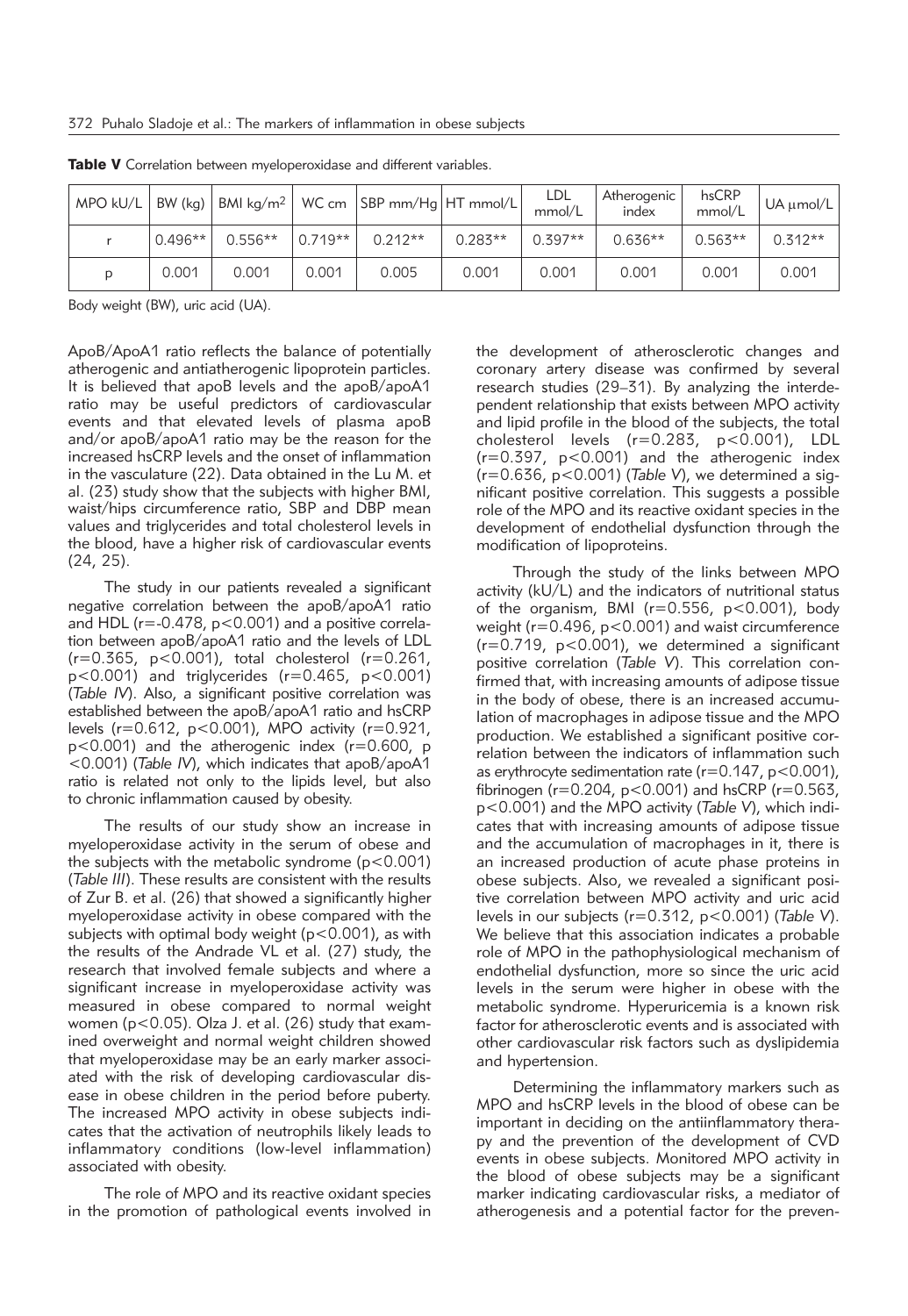tion of a cardiovascular disease. Namely, it is confirmed that the application of statins causes the repression of MPO gene expression and reduces systemic levels of protein modification by MPO-catalyzed pathways (32).

The importance of MPO was also confirmed by detecting myeloperoxidase inhibitors that can prevent myeloperoxidase dependent inflammation and oxidative stress and possibly serve as a new therapeutic method in delaying the development of cardiovascular and other complications in obese patients (33). Observations of the association of MPO activity in circulation and future cardiovascular risks indicate that monitoring MPO may prove significant in predicting clinical risks. Also, the MPO is a potential factor in the development of new therapeutic methods which would delay the development of cardiovascular complications in obese patients.

### **References**

- 1. Berrington de Gonzalez A, Hartge P, Cerhan JR, Flint AJ, Hannan L, MacInnis RJ. Body-mass index and mortality among 1.46 million white adults. N Engl J Med 2010; 363(23): 2211–9.
- 2. Lumeng CN, Saltiel AR. Inflammatory links between obesity and metabolic disease. J Clin Invest 2011; 121(6): 2111–7.
- 3. Lee BC, Lee J. Cellular and molecular players in adipose tissue inflammation in the development of obesityinduced insulin resistance. Biochim Biophys Acta 2014; 1842(3): 446–62.
- 4. Wensveen FM, Valentić S, Šestan M, Turk Wensveen T, Poli B. The »Big Bang« in obese fat: Events initiating obesity-induced adipose tissue inflammation. Eur J Immunol 2015; 45(9): 2446–56.
- 5. Johnson AR, Milner JJ, Makowski L. The inflammation highway: metabolism accelerates inflammatory traffic in obesity. Imunol Rev 2012; 249(1): 2018–38.
- 6. Nicholls SJ, Hazen SL. Myeloperoxidase and cardiovascular disease. Arterioscler Thromb Vasc Biol 2005; 25(6): 1102–11.
- 7. Pattison DI, Davies MJ, Hawkins CL. Reactions and reactivity of myeloperoxidase-derived oxidants: differential biological effects of hypochlorous and hypothiocyanous acids. Free Radic Res 2012; 46(8): 975–95.
- 8. Cai H, Griendling KK, Harrison DG. The vascular NAD(P)H oxidases as therapeutic targets in cardiovascular diseases. Trends Pharmacol Sci 2003; 24(9): 471–8.
- 9. Nicholls SJ, Hazen SL. Myeloperoxidase, modified lipoproteins, and atherogenesis. J Lipid Res 2009; 50 Suppl: S346–51.
- 10. Zhang R, Brennan ML, Shen Z, MacPherson JC, Schmitt D, Molenda CE, Hazen SL. Myeloperoxidase functions as a major enzymatic catalyst for initiation of lipid peroxida-

## Conclusion

Based on our results, we can conclude that MPO activity in serum increases progressively with the development of obesity and the metabolic syndrome, suggesting that this prooxidant enzyme may have a role in the pathophysiological mechanisms of the obesity and metabolic syndrome related complications. Our results suggest examining parameters that are indicators of atherosclerotic changes in obese patients which can lead to earlier application of treatment in patients with a high risk of developing a cardiovascular disease.

## Conflict of interest statement

The authors stated that they have no conflicts of interest regarding the publication of this article.

tion at sites of inflammation. J Biol Chem 2002; 277(48): 46116–22.

- 11. Nauseef WM. Contributions of myeloperoxidase to proinflammatory events: more than an antimicrobial system. Int J Hematol 2001; 74(2): 125–33.
- 12. Srikanthan K, Feyh A, Visweshwar H, Shapiro JI, Sodhi K. Systematic Review of Metabolic Syndrome Biomarkers: A Panel for Early Detection, Management, and Risk Stratification in the West Virginian Population. Int J Med Sci 2016; 13(1): 25–38.
- 13. Tremblay AJ, Morrissette H, Gagné JM, Bergeron J, Gagné C, Couture P. Validation of the Friedewald formula for the determination of low-density lipoprotein cholesterol compared with beta-quantification in a large population. Clin Biochem 2004; 37(9): 785–90.
- 14. Dypbukt JM, Bishop C, Brooks WM, Thong B, Eriksson H, Kettle AJ. A sensitive and selective assay for chloramine production by myeloperoxidase. Free Radic Biol Med 2005; 39(11): 1468–77.
- 15. Alberti KG, Zimmet P, Shaw J. Metabolic syndrome–a new world-wide definition. A Consensus Statement from the International Diabetes Federation. Diabet Med 2006; 23(5): 469–80.
- 16. Harford KA, Reynolds CM, McGillicuddy FC, Roche HM. Fats, inflammation and insulin resistance: insights to the role of macrophage and T-cell accumulation in adipose tissue. Proc Nutr Soc 2011; 70(4): 408–17.
- 17. Galic S, Oakhill JS, Steinberg GR. Adipose tissue as an endocrine organ. Mol Cell Endocrinol 2010; 316(2): 129–39.
- 18. Ebrahimi M, Heidari-Bakavoli AR, Shoeibi S, Mirhafez SR, Moohebati M, Esmaily H, Ghazavi H. Association of Serum hs-CRP Levels With the Presence of Obesity, Diabetes Mellitus, and Other Cardiovascular Risk Factors. J Clin Lab Anal 2016; 30(5): 672–6.